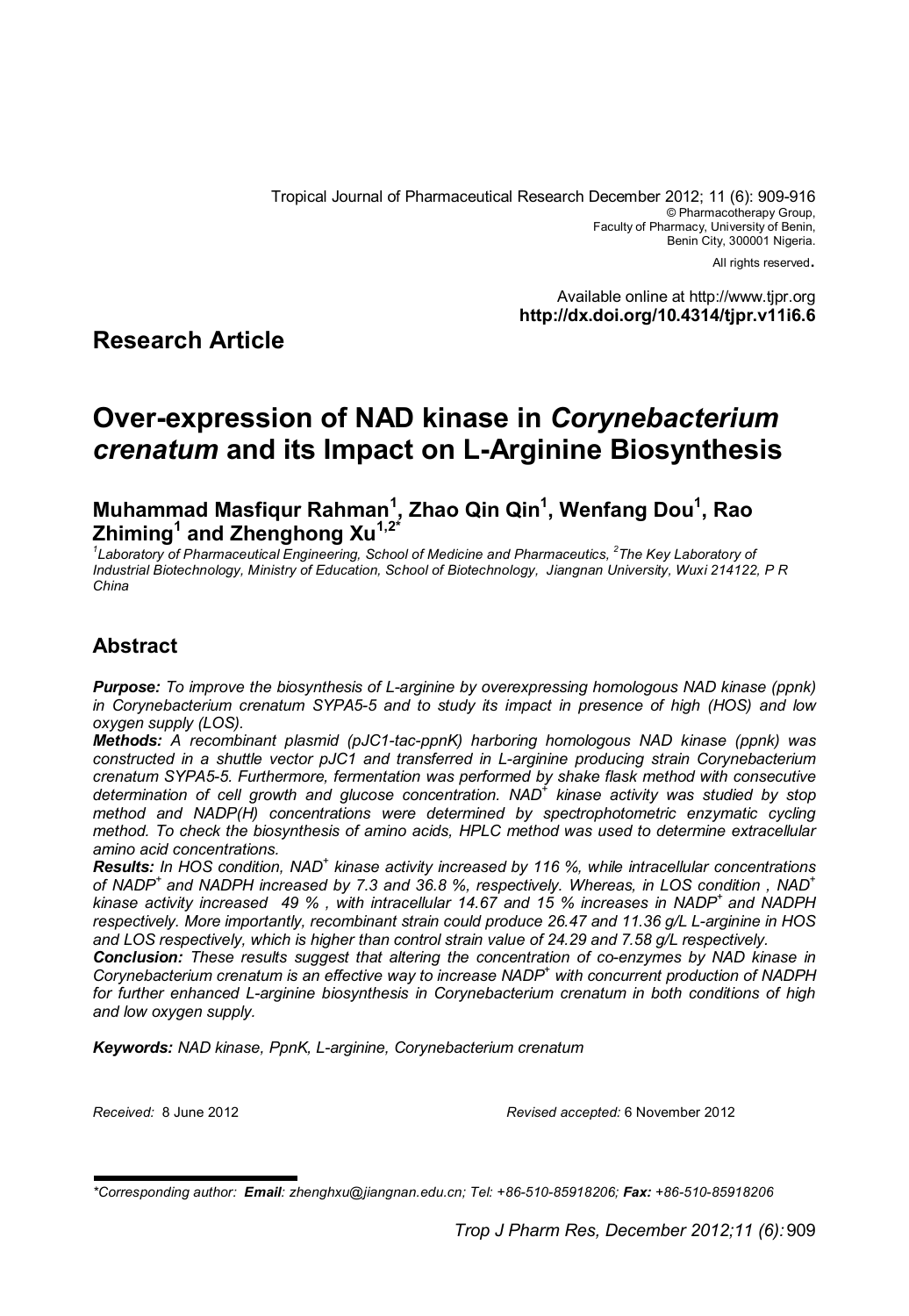#### *Rahman et al*

## **INTRODUCTION**

L-Arginine (Arg) is classified conditionally as an essential amino acid for adults and essential amino acid for birds, carnivores and young mammals. L-arginine administration reverses endothelial dysfunction, enhances wound healing, prevents the early stages of tumorigenesis, and improves cardiovascular, reproductive, pulmonary, renal, digestive, and immune functions [2].

Nicotinamide adenine dinucleotide phosphate (NADPH), an important co-enzyme during anabolic reactions plays a significant role during biosynthesis of amino acids in *C. glutamicum* [13]. L-arginine biosynthetic pathways require NADPH for reductive amination of oxoglutarate to glutamate by glutamate dehydrogenase and for the formation of N-Acetylglutamate-5 -semialdehyde by N-acetyl-gamma-glutamylphosphate reductase [19]. It has been reported that in *C. glutamicum* NADPH is generated mainly through NADP<sup>+</sup> dependent dehydrogenases such as glucose-6 phosphate dehydrogenase (G6PDH) and 6 phosphogluconate dehydrogenase (6PGDH/ gnd) in oxidative Pentose phosphate pathway (PPP) and partly by NADP dependant isocitrate dehydrogenase (ICD) and NADP dependent malic enzyme (ME/ malE) [33-35]. NADP(H) could also be formed from the biosynthetic pathway of NADP(H) by Phosphorylation of NAD through NAD kinase (EC 2.7.1.23), which is a critical enzyme and expected to be essential for the regulation of NAD(H) and NADP(H) balance. It has been reported that G6PD is the rate controlling step for PPP and NADPH from oxidative part of PPP in *C .glutamicum*, seems to be essential for the higher production of Lysine biosynthesis. Moreover, kinetic studies on G6PD showed NADPH is a strong inhibitor of G6PD [14,15]. As a result, direct conversion of NADPH might affect the PPP. Presence of multiple NAD kinase genes have been reported in several microorganisms [10,32]. However, in *C. glutamicum*, only one NAD kinase gene has been reported (ppnK) and seems to be essential for this organism [13]. Very recently, the purified NAD kinase from *C. glutamicum* ssp. *lactofermentum* ATCC 13869 showed weak NADH kinase activity besides the NAD<sup>+</sup> kinase activity [36]. Most of the NAD kinases were found allosteric in nature and due to this fact, the NAD(H) and NADP(H) balance might be directly regulated by NAD kinase [9,10,32].

Bacterial fermentation from natural carbon sources is currently the major approach to industrial scale production of L-arginine [1,3,4]. *Corynebacterium crenatum* SYPA5-5 is an aerobic, Gram-positive, non-sporulating, and L-histidine auxotroph industrial bacterium was isolated from soil and mutated by UV in our previous work [7]. As an aerobic bacterium, *C. crenatum* requires a large amount of dissolved oxygen (DO) for Larginine production and plays an important role for L-arginine production [7].

Altering the level of co-enzyme(s) involved in L-arginine production pathway could be one of the possible approaches for further enhancing L-arginine production. In this present studies we have successfully constructed the homologous NAD kinase in<br>shuttle vector pJC1 (pJC1-tac-ppnK), shuttle vector pJC1 overexpressed in *C. crenarum* to further increase the  $NADP<sup>+</sup>$  that might stimulate PPP with concurrent production of NADPH and precursor metabolites. Moreover, the impact of NAD Kinase over-expression on L-arginine fermentation in the presence of high oxygen supply (HOS) and low oxygen supply (LOS) was investigated.

### **EXPERIMENTAL**

#### **Reagents, Strains, plasmids and oligonucleotide primers**

Plasmids were constructed in *E. coli* JM109 from PCR-generated fragments (ExTaq DNA Polymerase, TaKaRa) using *C. crenatum*  SYPA5-5 DNA as a template prepared according to Eikmanns *et al*. [25].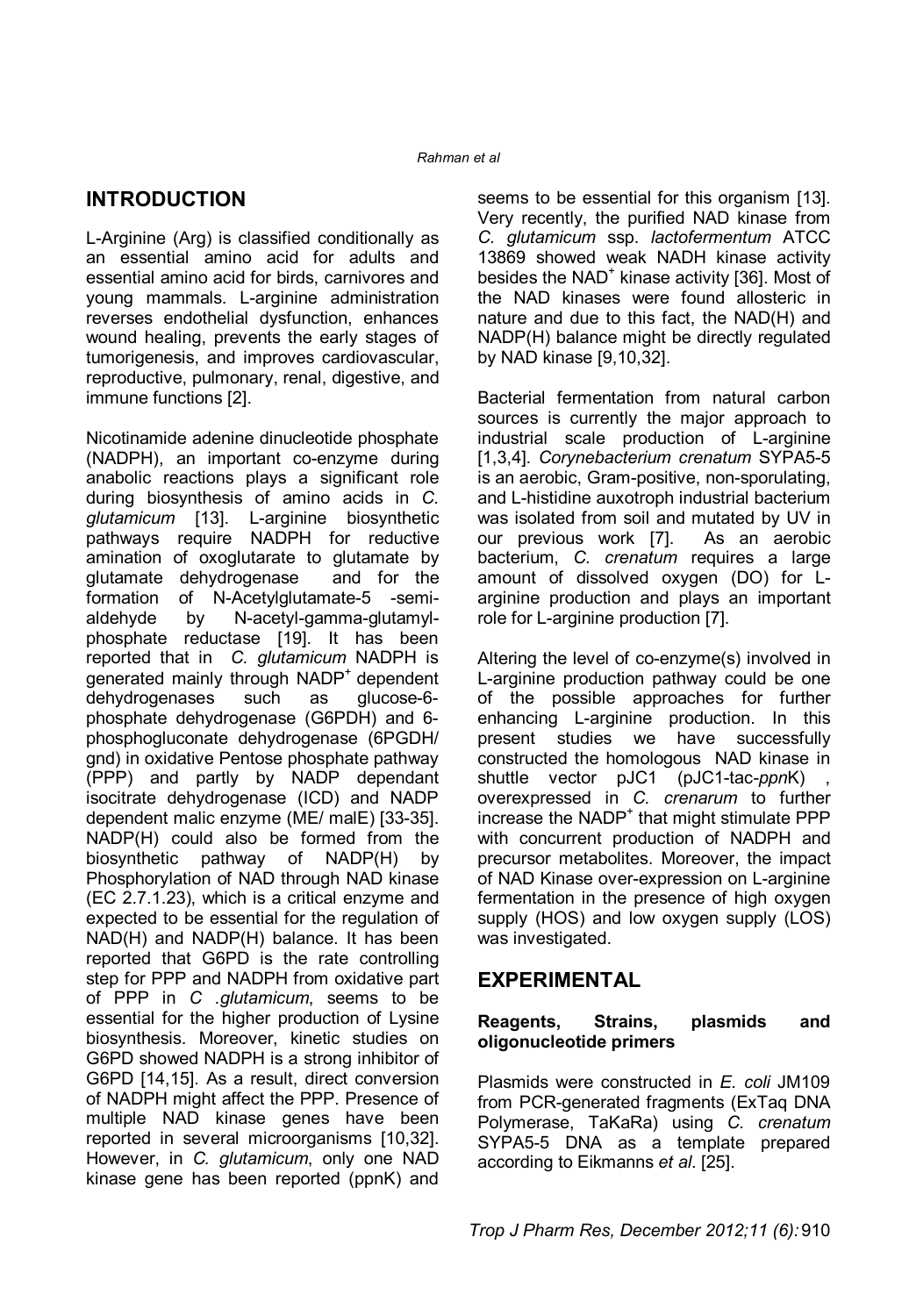In order to construct pMD19-T-ppnK and pJC1-tac-ppnK, the ppnK gene was amplified by PCR using the upstream primer ppnK F Xba I: 5'-GCTCTAGA**ATG**ACTGCACCCAC GAACG-3'; the introduction of a Xba I restriction site was underlined and start codon is highlighted in bold. The downstream primer ppnK R Sal I: 5'-GCGTCGAC **TTA**CCCCGCTGACCTGG-3'; the introducetion of a Sal I restriction site was underlined; the stop codon is highlighted in bold. The PCR fragment was cloned into the pMD19-T vector (TaKaRa) , the obtained plasmid pMD19-T-ppnK was confirmed by digestion with Xba I and Sall, and the Xba I /Sal I fragment of ppnK from pMD19-T-ppnK was then inserted into the corresponding sites of pJC1-tac [8], resulting in plasmid pJC1-tacppnK. *C. crenatum* SYPA5-5 with an empty vector was used as control. NADP<sup>+</sup>, glucose-6-phosphate dehydrogenase, glutamate dehydrogenase, alcohol dehydrogenase, thiazolyl blue were purchased from Sigma<br>(St. Louis, MO, USA). phenazine (St. Louis, MO, USA). phenazine ethosulphate was from Santa Cruz Biotech( California, USA) .NAD<sup>+</sup>, NADPH, ATP, glucose-6- phosphate were from Sangon(Shanghai, China).

### **Transformation and Screening**

The ligation mixture was used to transform into *Escherichia coli* by the calcium chloride method [26].Transformation in *C. crenatum* was performed by using electroporation method and freshly transformed culture was incubated at 46°C water bath for 6 min with an additional shaking at 200 rpm,30°C. Finally, transformed culture was incubated on solid LB containing 9.1% sorbitol at 30°C until the colonies appeared [7,8]. When necessary, ampicillin (100 μg mL<sup>-1</sup>) or kanamycin (50 µg mL<sup>-1</sup>) was added at final concentration for transformant selections.

#### **Growth medium and conditions for Larginine production**

Bacteria were cultivated in rich Luria–Bertani (LB) medium, standard for *E. coli*.

*Corynebacterium s*p were cultivated in LB medium with 0.5% glucose and for *C. crenatum* competent cell medium, LB including 3% glycine and 0.1%Tween was used [7,26]. Slant medium, seed medium, and shake flask fermentation medium of *C. crenatum* prepared according to Xu [7,27].

For L-arginine batch fermentation, *C. crenatum* strains were activated in slant medium. After 24 h, the seed was inoculated from agar slants and cultured at 30°C for about 15 h in shake flasks. Furthermore, the shake flask seed cultures were transferred into 250 ml flask to final  $OD_{562} = 1$ ; the shake flask feed batch fermentation was performed at 30°C for 96 h. For shake flask fermentation, 15% glucose was added in two steps. Initially 10% and an additional 5% glucose were added after 36 h to the feed batch shake flask fermentation culture. 20 ml fermentation culture in 250 ml flask and 60 ml fermentation culture in 250 ml flask were classified as high oxygen supply (HOS) and low oxygen supply (LOS) respectively [28]. Strain harboring the recombinant plasmid pJC1-tac-ppnK was cultivated with kanamycin (30 μg mL<sup>-1</sup>) before being transferred into the shake flask fermentation medium [27].

#### **Assay of cell concentration, glucose, Larginine and other amino acids**

Initial cell concentration was monitored at 562 nm, and the dry cell weight (DCW) was determined by a pre-calibrated relationship (1 OD = 0.375 gL<sup>−</sup><sup>1</sup> DCW) [7]. Glucose concentration in the media was measured by using anthrone method (35). Concentrations of L-arginine and other amino acids were measured using a reversed-phase highpressure liquid chromatography [7]. For the quantification of product formation and glucose concentration, a 200~300 µ L sample was removed from the culture and was centrifuged at 12,000 rpm for 10 min, further the supernatant was used to determine the amino acid concentration in the culture fluid. All of the measurements, particularly the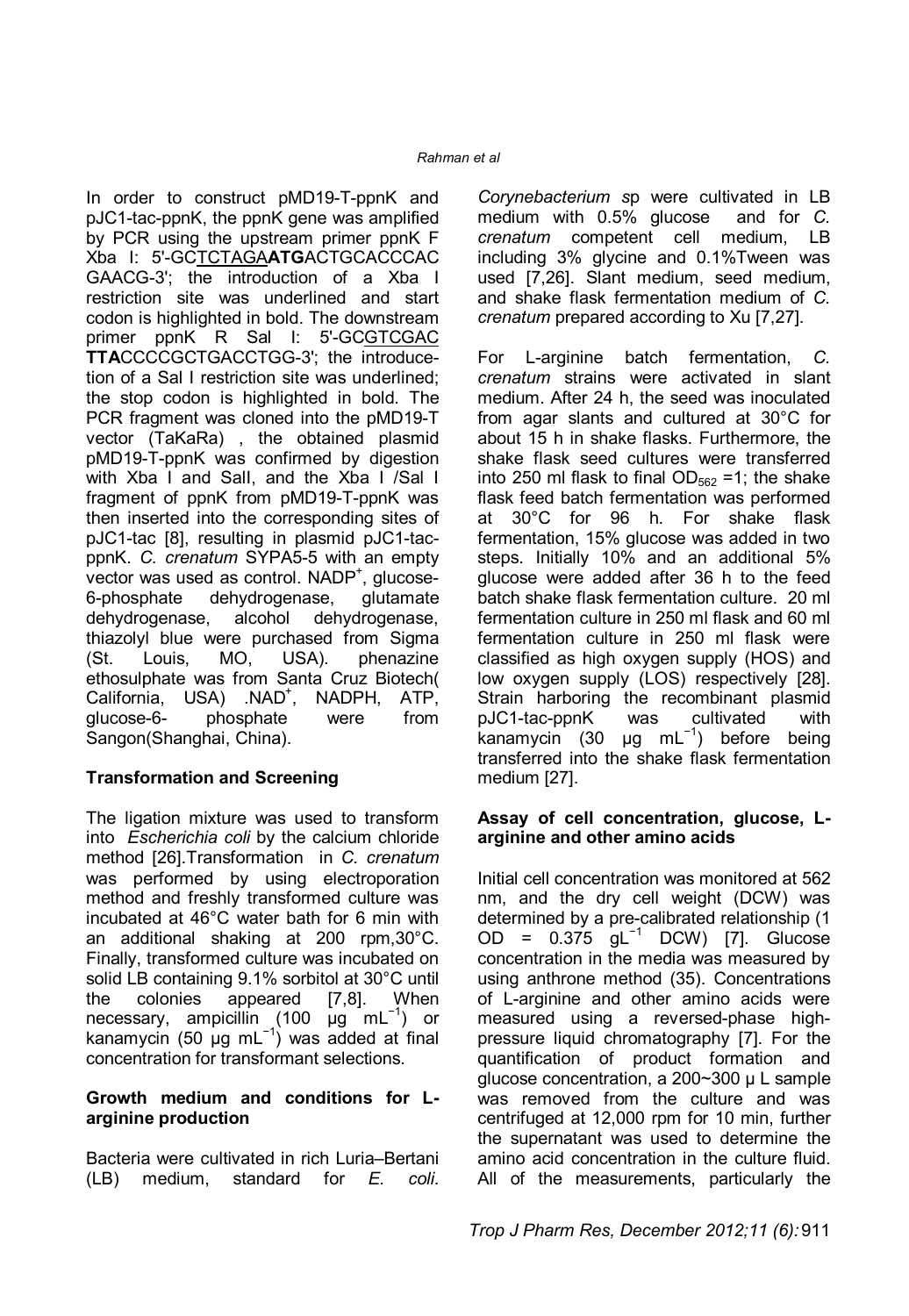most important state variables, such as the concentrations of cells, L-arginine, and glucose, were measured in triplicate.

### **Assay of NAD<sup>+</sup> kinase activity**

Crude cell extracts were prepared from cells grown in fermentation medium as described above. Cells were harvested during the exponential phase by centrifugation (12,000 rpm for 5 min, 4°C), washed with disruption buffer (100mM Tris/HCl, pH 8.0, 10mM MgCl2 and 0.75mM DTT) and disrupted by sonication at 4°C. Cell debris was removed by centrifugation (12,000 rpm for 15 min at 4°C). The obtained clear supernatant was used as a crude enzyme for determination of NAD<sup>+</sup> kinase activity. NAD<sup>+</sup> kinase activities were assayed at 30°C using a stop method according to F. shi et al. [16]. In brief, the formation of NADPH was measured at 340 nm in a reaction mixture (1.0 mL) consisting of 5.0 mM NAD, 5.0 mM ATP, 5.0 mM MgCl2, 100 mM Tris  $/$  HCl (pH 8.0) and an appropriate amount of enzyme. Crude enzyme solution of less than 100 µ L was added to the reaction mixture to initiate the reaction. The reaction was terminated by immersing the tube in boiling water for 5 min, followed by addition of 0.1 mL of 50 mm glucose-6-phosphate to the mixture, and the amount of NADP formed was determined enzymatically with 0.5 U glucose-6 phosphate dehydrogenase. Negative controls were carried out without crude enzyme or without ATP, respectively. Enzyme activity (one unit) (U) was defined as  $1.0 \text{ }$  µmol NADP<sup>+</sup> produced for 1 min at 30°C in the initial mixture (1.0 ml), and the specific activity was expressed as U/mg of protein. Bradford method was used to determine protein concentrations with BSA as a standard [24].

#### **Determination of the intracellular NADP(H) concentrations**

The intracellular NADP(H) concentrations were determined according to the method of Shi F et al [36], Crude cell extracts were

prepared from cells grown in the fermentation medium of *Corynebacterium crenatum* and frozen in liquid nitrogen. Cells were washed with cold 100 mM PBS (pH 7.5) and pellet  $~10^5$  cells for each sample were maintained. NADP<sup>+</sup> and NADPH were extracted using HCl and NaOH, respectively [37]. The amounts of NADP<sup>+</sup> and NADPH in each extract were quantified using a spectrophotometric enzymatic cycling method with an NADP<sup>+</sup>-specific glucose-6-phosphate dehydrogenase (G6PDH) and an NAD<sup>+</sup>specific yeast alcohol dehydrogenase (ADH). The reactions were carried out at 25°C and were initiated by the addition of the cell extract. The absorbance at 570 nm was followed for 5 min to determine the NADP<sup>+</sup> and NADPH concentrations. The concentrations were calculated using external NADP<sup>+</sup> and NADPH standards and with the intracellular volume of  $1.6 \mu$  L/ mg dry weight.

# **RESULTS**

#### **Effects of homologues NAD kinase overexpression on Cell growth and glucose consumption**

NAD kinase had slight negative effect on cell growth during the overall 108 h fermentation period (Figs 1A and 2) In case of LOS condition the control and recombinant strain produced 21 and 17 g/L, respectively (Fig 2A) which is significantly lower when compared with HOS where the control and recombinant strain produced 32 and 27 g/L, respectively (Fig 1A). After 36 h of fermentation 40 % glucose was consumed by recombinant stain which is lower than control strain where 50 % glucose was consumed.

#### **Enzymatic activity of NAD<sup>+</sup> kinase and intracellular NADP (H) concentration**

Enzymatic assay illustrates that  $NAD<sup>+</sup>$  kinase activities in the recombinant strain harboring homologous NAD kinase gene increased in the both HOS and LOS conditions by 116 and 49 %, respectively, when compared to the control strain. (Fig 3). At HOS,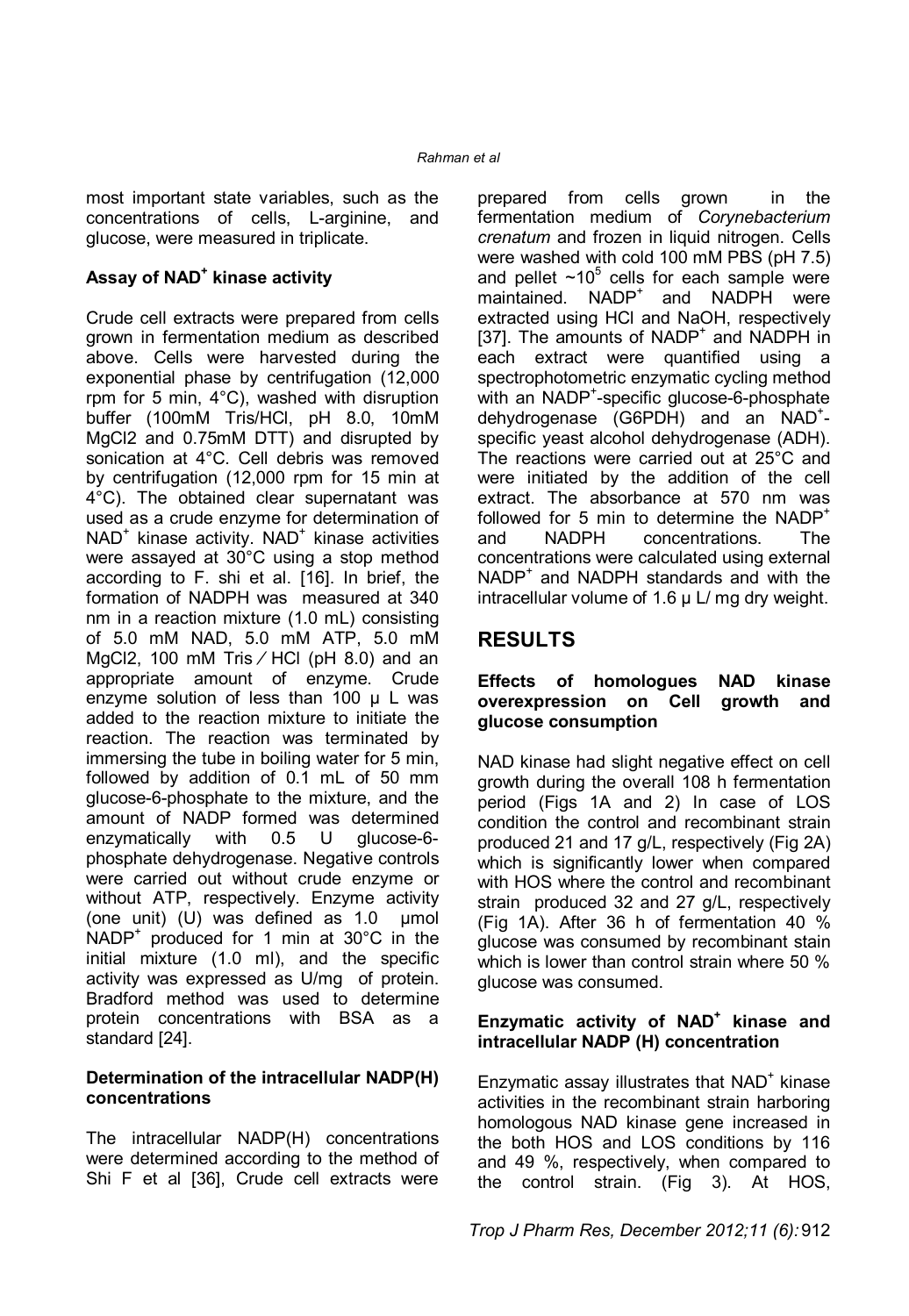#### *Rahman et al*

concentrations increased 7.3 and 36.8 % in NADP<sup>+</sup> and NADPH respectively, whereas, at LOS, concentration were increased 14.7 and 15.0 % in NADP<sup>+</sup> and NADPH, respectively (Table 1).



**Fig 1:** Cell growth, glucose consumption and Larginine concentration from fermentation medium of *C. crenatum* under HOS condition. (A) Cell concerntration; (B) L-Arginine concerntration; (C) glucose concerntration; (▲) Recombinant strain; (♦) control strain



**Fig 2:** Cell growth, glucose consumption and Larginine concentration from fermentation medium of *C. crenatum* under LOS condition. (A) Cell concerntration; (B) L-arginine concerntration; (C) glucose concerntration. (▲) Recombinant strain; (♦) Control strain



Fig 3: Comparison of NAD<sup>+</sup> kinase activities under HOS and LOS conditions. (A) Control strain. (B) Recombinant strain.

**Table 1:** Intracellular concentration (μM) of NADP<sup>+</sup> and NADPH in *C. crenatum*

|                 | NADP <sup>+</sup> |              | <b>NADPH</b> |        |
|-----------------|-------------------|--------------|--------------|--------|
|                 | HOS               | LOS          | HOS          | LOS    |
| <b>SYPA 5-5</b> | 739+17            | $545 \pm 13$ | $19+2$       | $20+1$ |
| SYPA5-5/        | 793+18            | 627+28       | 26+2         | $21+1$ |
| <b>NADK</b>     |                   |              |              |        |

#### **Improved L-arginine biosynthesis through NAD kinase overexpression**

The *C. crenatum* recombinants and control strains were fermented to produce L-arginine and extracellular amino acid concentrations were detected from the fermentation medium, according to the procedure described in material and methods section. For HOS condition, till 72 h of fermentation, L-arginine biosynthesis of recombinant strain was almost same with control strain. However, during 72 to 108 h the L-arginine biosynthesis was increased for recombinant strain (Fig 1 B). In contrast, in LOS condition, after 36 h of fermentation, the L-arginine biosynthesis of recombinant strain was increased significantly compared to control strain (Fig 2 B). The results demonstrated that presence of recombinant plasmid pJC1-tac-ppnK in C*. crenatum* SYPA5-5 could enhance L-arginine production, despite the fact that the NAD kinase gene had a negative effect on cell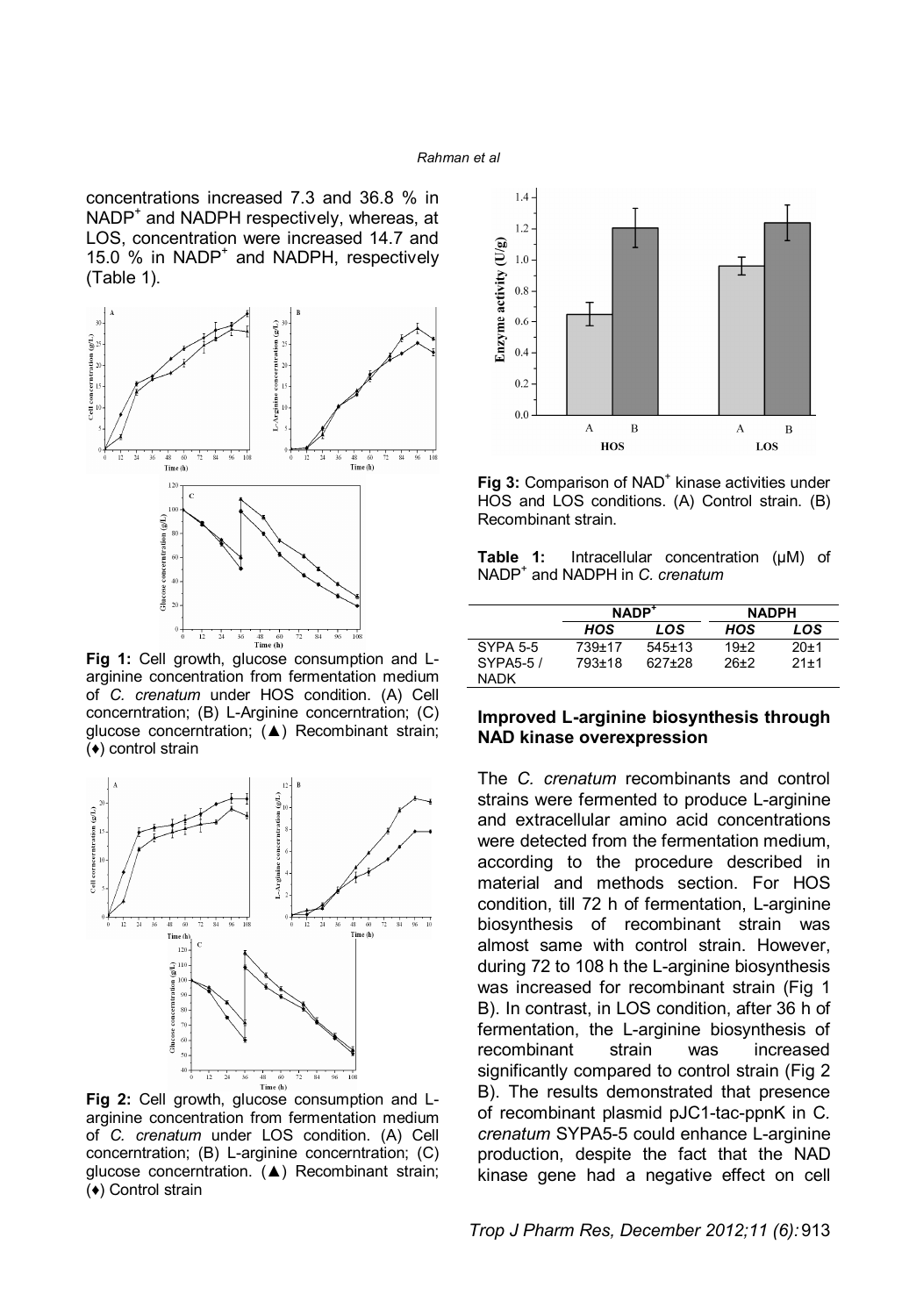growth in presence of HOS. Recombinant strain synthesis 26.47 g/L L-arginine compared to control strain 24.29 g/L. Besides L-arginine, other byproducts amino acids Llysine and L-isoleucine yield were also improved. It has been reported that NADPH plays a significant role for L-lysine and Lisoleucine biosynthesis [13,36]. However, for LOS, recombinant stain could yield 11.36 g/L compared to control strain 7.58 g/L, which is severely lowered than HOS condition (Table 2).

NAD kinase overexpression enhanced the intracellular concentration of NADP<sup>+</sup> and altered the co-enzymes in the cell and this might cause the negative cell growth for recombinant strain. Glucose was used as a sole carbon source for the fermentation. As the glucose was introduced into two steps, initially at starting of the fermentation and after 36 h of the fermentation, an increased peak at 36 h is observed in the graph of glucose consumption. Both cases of HOS and LOS showed the lower consumption rate of glucose for recombinant stain compared with control. However, during the 72 to 108 h of fermentation, the glucose consumption rate for recombinant and control was almost the same for LOS conditions. In all, the glucose consumption rate in the recombinant stains was retarded during HOS and LOS fermentation that could be due to the decreased cell mass formation.

NADP<sup>+</sup> and NADPH concentrations increased in recombinant strain harboring NAD kinase gene. It has been reported that NADK regulation can easily allow an

organism to switch between a reductive state and an oxidative state [5]. NADPH quantification may vary due to the variations of state of cells [34]. NADPH is required in many pathways including fighting against stressed conditions [20]. It has been reported that the respiratory chain in *C. glutamicum*  could also be a potential route for NADPH consumption [38].

L-arginine and other by products amino acids (L-lysine and L-isoleucine) production was increased in presence of HOS. In contrary, Larginine production was perturbed severely in presence of LOS.The interactions between the metabolic reactions and by product formation depend on dissolved oxygen (DO) levels [11]. The low yield of L-arginine in oxygen limiting condition could be due to the suppression of the genes involved in Larginine production. Interestingly, homologous NAD kinase expression could increase amino acid yield in oxygen limiting condition. It seems likely that enhanced NADP<sup>+</sup> and NADPH concentration could play a significant role in L-arginine production.

### **CONCLUSION**

Direct pathway engineering and mutageneses are common practices for amino acid biosynthesis. However, recently several researchers have reported improved biosynthesis of amino acids and metabolites by co-factor engineering [13,36]. Until now, metabolic networks that produce and

**Table 2:** Production of L-arginine and other amino acids by *C. crenatum* under different conditions of oxygen supply. Samples were taken from fermentation medium at 96 h.

|                      | <b>HOS</b>      |                 | <b>LOS</b>      |                |
|----------------------|-----------------|-----------------|-----------------|----------------|
| <b>Concentration</b> |                 | SYPA 5-         |                 | SYPA 5-        |
| (g/L)                | $SYPA 5-5$      | 5/NADK          | $SYPA 5-5$      | 5/NADK         |
| Arg                  | 24.29±0.40      | 26.47±0.37      | 7.58±0.790      | 11.36±0.14     |
| lle                  | $1.38 + 0.00$   | $1.55 \pm 0.04$ | $0.89 + 0.13$   | $1.50 + 0.020$ |
| Lvs                  | $1.65 \pm 0.01$ | $1.82 \pm 0.05$ | $1.44 \pm 0.12$ | $2.60 + 0.06$  |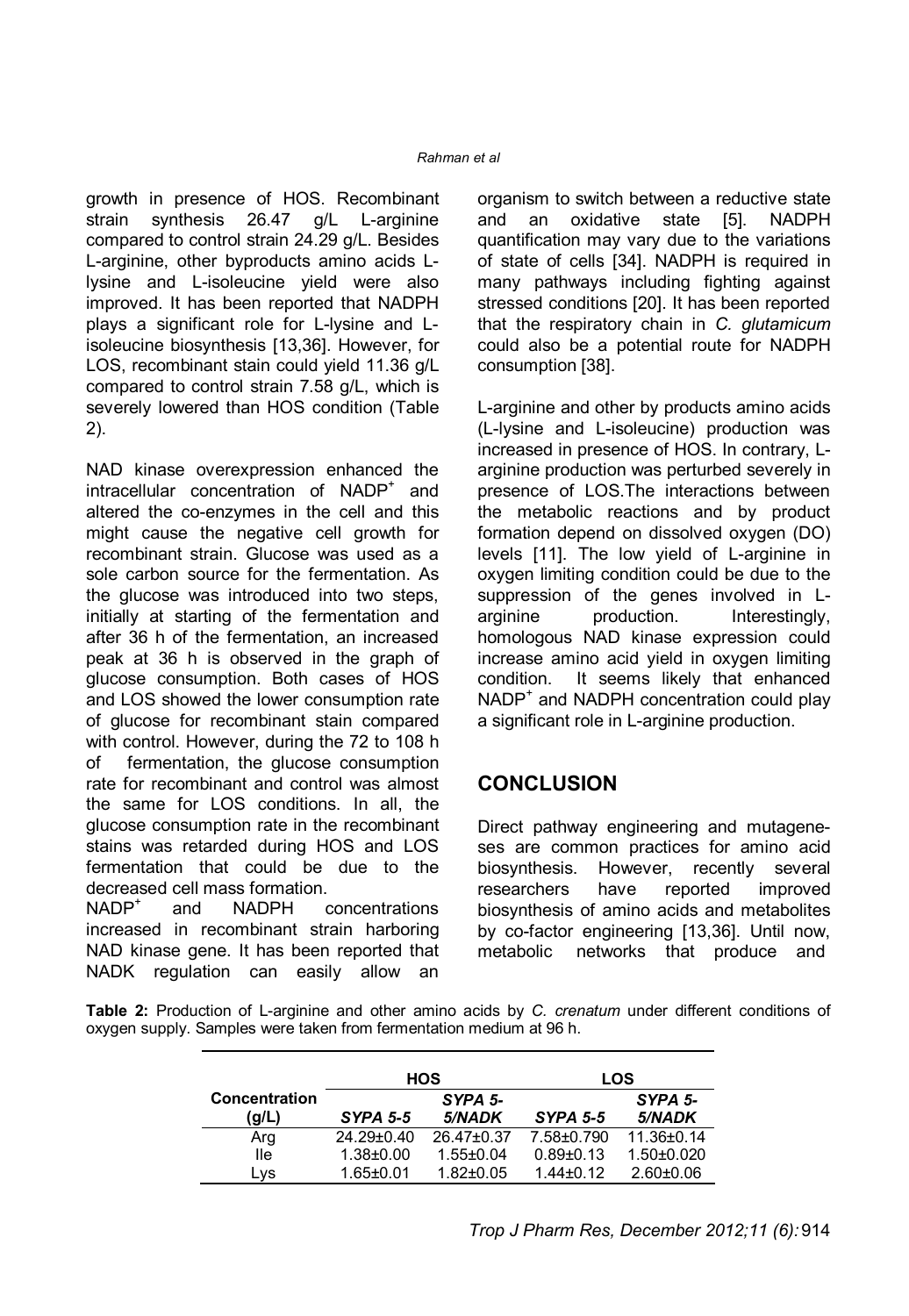maintain the balance of NAD<sup>+</sup>, NADH, NADP<sup>+</sup> , NADPH is still not clear in *Corynebacterium sp*. Several factors including oxygen supply, NADPH availability influence the L-arginine production. Despite the fact that altering the balance of coenzymes may affect the central metabolic pathways [36], in this paper, we have demonstrated that overexpression of homologous ppnK gene in *Corynebacterium crenatum* SYPA5-5 has increased the NAD<sup>+</sup> kinase activity, intracellular  $NADP<sup>+</sup>$  and NADPH concentrations along with increased L-arginine biosynthesis in both conditions of high oxygen supply and low oxygen supply.

### **ACKNOWLEDGMENT**

This work was supported by Programs for New Century Excellent Talents in University (no. NCET-07-0380, NCET-10-0459), National Basic Research Program (973 Program) (no. 2007CB707804), and the National High-Tech Programs of China (no. 2006AA020104, 2006AA020301, 2007AA02Z 207).

### **Contribution note**

ZQQ contributed to the work as much as the first-named author and has the status of cofirst author

### **REFERENCES**

- *1. Leuchtenberger W, Huthmacher K, Drauz K. Biotechnological production of amino acids and derivatives: current status and prospects. J. Appl. Microbiol. Biotech. 2005; 69(1): 1-8.*
- *2. Flynn NE, Meininger CJ, Haynes TE, Wu G. The metabolic basis of arginine nutrition and pharmacotherapy. J. Biomed & Pharmacother 2002; 56: 427-438.*
- *3. Lu C D. Pathways and regulation of bacterial arginine metabolism and perspectives for obtaining arginine overproducing strains. J. Appl. Microbiol. Biotech 2006; 70: 261-272.*
- *4. Utagawa T. Production of arginine by fermentation. J. Nutr 2004; 134: 2854S-2857S.*
- *5. Singh R, Mailloux R J, Puiseux-Dao S, Appanna V D. Oxidative stress evokes a metabolic adaptation that favors increased NADPH synthesis and decreased NADH production in*

*Pseudomonas fluorescens. J. Bact 2007; 189: 6665-6675.*

- *6. Ikeda M, Amino acid production processes. Adv Biochem Eng Biotechnol 2003; 79: 1-35.*
- *7. Xu H, Dou W, Zhang X, Rao Z, Shi Z, Xu Z. A twostage oxygen supply strategy for enhanced Larginine production by Corynebacterium crenatum based on metabolic fluxes analysis. Biochemical Eng. J 2009; 43: 41-51.*
- *8. Xu M, Rao Z, Xu H, Lan C. Dou W, Zhang X, Jin J, Xu Z. Enhanced production of L-arginine by expression of Vitreoscilla hemoglobin using a novel expression system in Corynebacterium crenatum. Appl. Biochem. Biotech 2011; 163: 707-719.*
- *9. Grose JH, Joss L, Velick SF, Roth JR. Evidence that feedback inhibition of NAD kinase controls responses to oxidative stress. J Proc Natl Acad. Sci 2006; 103: 7601-7606.*
- *10. Shi F, Li Y, Wang X. Molecular properties, functions, and potential applications of NAD kinases. ABBS 2009; 41: 352-361.*
- *11. Maghnouj A, Abu‐Bakr AAW, Baumberg S, Stalon V, Wauven C. Regulation of anaerobic arginine catabolism in Bacillus licheniformis by a protein of the Crp/Fnr family. FEMS Microbiol. Lett 2000; 191: 227-234.*
- *12. Imlay JA, Linn S. Bimodal pattern of killing of DNArepair-defective or anoxically Escherichia coli by hydrogen peroxide. J. Bact. 1986; 166: 519-527.*
- *13. Lindner SN, Niederholtmeyer H, Schmitz K, Schoberth SM, Wendisch VF. Polyphosphate/ATP-dependent NAD kinase of Corynebacterium glutamicum: biochemical properties and impact of ppnK overexpression on lysine production. J. Appl. Microbiol. Biotech 2010; 87: 583-593.*
- *14. Moritz B, Striegel K, de Graaf AA, Sahm H. Kinetic properties of the glucose‐6‐phosphate and 6 phosphogluconate dehydrogenases from Corynebacterium glutamicum and their application for predicting pentose phosphate pathway flux in vivo. Eur. J. Biochem 2000; 267: 3442-3452.*
- *15. Moritz B, Striegel K, de Graaf A A, Sahm H. Changes of Pentose Phosphate Pathway Flux in Vivo in Corynebacterium glutamicum during Leucine-Limited Batch Cultivation as Determined from Intracellular Metabolite Concentration Measurements. J. Metab Eng 2002; 4: 295-305.*
- *16. Shi F, Kawai S, Mori S, Kono E, Murata K. Identification of ATP‐NADH kinase isozymes and their contribution to supply of NADP (H) in Saccharomyces cerevisiae. FEBS J 2005; 272: 3337-3349.*
- *17. Eikmanns B J, Rittmann D, Sahm H. Cloning, sequence analysis, expression, and inactivation of the Corynebacterium glutamicum icd gene encoding isocitrate dehydrogenase and biochemical*